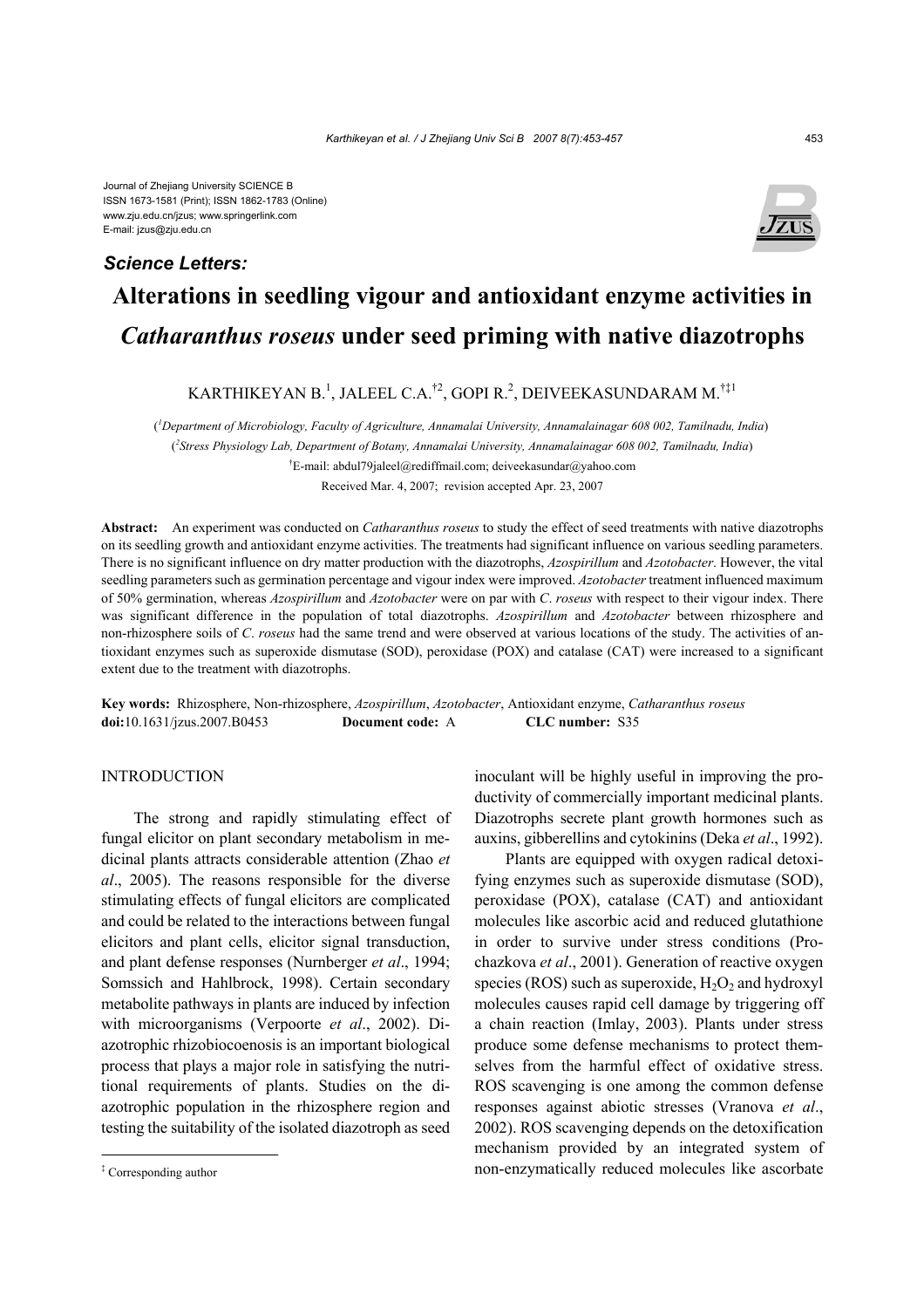and glutathione and enzymatic antioxidants (Prochazkova *et al*., 2001).

*Catharanthus roseus* (L.) G. Don. (Madagascar periwinkle) is a perennial tropical plant belonging to the family Apocynaceae that produces more than 100 monoterpenoid indole alkaloids (MIAs) including two commercially important cytotoxic dimeric alkaloids used in cancer chemotherapy (Magnotta *et al*., 2006). Roots of this plant are the main source of an anti-hypertension alkaloid ajmalicine (Jaleel *et al*., 2006). It is also a popular ornamental plant. There are commonly two varieties in this plant based on the flower colour viz., pink flowered rosea and white flowered alba (Jaleel *et al*., 2007). All parts of the plant are rich in alkaloids, with maximum concentrations found in the root bark, particularly during flowering. An infusion of the leaves is used to treat menorrhagia. The juice of the leaves is applied externally to relieve wasp stings. All parts of the plant have hypoglycaemic properties and are used to treat diabetes (Kar *et al*., 2003). The major practical problem in the cultivation of *C*. *roseus* is the poor germination percentage at field level. To the best of our knowledge, no information on the germination, seedling vigour and antioxidant potentials of *C*. *roseus* under diazotrophs treatment is available. The purpose of this study was to provide additional information on the germination and seedling vigour and enzymatic (SOD, POX and CAT) antioxidant constituents of *C*. *roseus* under seed priming with native diazotrophs such as *Azospirillum* and *Azotobacter*.

#### MATERIALS AND METHODS

#### **Seed collection and diazotrophs isolation**

The seeds of *Catharanthus roseus* (L.) G. Don. were collected from Jaya Priya Laboratories, Rajapalayam, Tamilnadu, India. The rhizosphere and non-rhizosphere soil samples of *C*. *roseus* were collected from three locations viz., horticultural farm of Annamalai University, microbiological potculture yard of Annamalai University and Horticultural Research Station, Pondicherry, Tamil Nadu, India with the samples being denoted as AHF, AMG and HRS. The population of the total diazotrophs was estimated as suggested by Watanabe and Barraquio (1979). Diazotrophic *Azospirillum* are isolated from the surface sterilized roots of *C*. *roseus* and the free-living diazotrophic *Azotobacter* was isolated from the rhizosphere soil samples of *C*. *roseus*.

#### **Germination and seedling vigour**

To find out the effect of these isolated diazotrophic *Azospirillum* and *Azotobacter* on the germination and vigour index of *C*. *roseus*, 100 seeds were taken in a sterile petriplate and treated with 10 ml broth culture of (with an initial population  $10<sup>7</sup>$ cells/ml) *Azospirillum* and *Azotobacter* as separate treatments. The seeds were treated for 30 min and then shade dried. Then, these inoculated seeds were tested for the germination rate using paper towel method (ISTA, 1976). The germination percentage was calculated from 8 days after sowing (DAS) to 12 DAS. The morphological parameters like shoot length and root length were measured on 20 DAS. The vigour index (*VI*) of the seedlings was estimated as suggested by Abdul-Baki and Anderson (1973):

*VI*=*RL*+*SL*×*GP*,

where *RL* is root length (cm), *SL* is shoot length (cm) and *GP* is germination percentage.

#### **Antioxidant enzyme extractions and assays**

1. Superoxide dismutase (SOD, EC 1.15.1.1)

The activity of SOD was assayed as described by Beauchamp and Fridovich (1971). The reaction mixture contained  $1.17 \times 10^{-6}$  mol/L riboflavin, 0.1 mol/L methionine,  $2\times10^{-5}$  mol/L KCN and  $5.6\times10^{-5}$ mol/L nitroblue tetrazolium (NBT) salt dissolved in 3 ml of 0.05 mol/L sodium phosphate buffer (pH 7.8). Three millilitres of the reaction medium was added to 1 ml of enzyme extract. The mixtures were illuminated in glass test tubes by two sets of Philips 40 W fluorescent tubes in a single row. Illumination was started to initiate the reaction at 30 °C for 1 h. Identical solutions that were kept under dark served as blanks. The absorbance was read at 560 nm in the spectrophotometer against the blank. SOD activity is expressed in U/(mg protein). One U is defined as the change in 0.1 absorbance per hour per mg protein.

2. Peroxidase (POX, EC 1.11.1.7)

POX was assayed by the method of Kumar and Khan (1982). Assay mixture of POX contained 2 ml of 0.1 mol/L phosphate buffer (pH 6.8), 1 ml of 0.01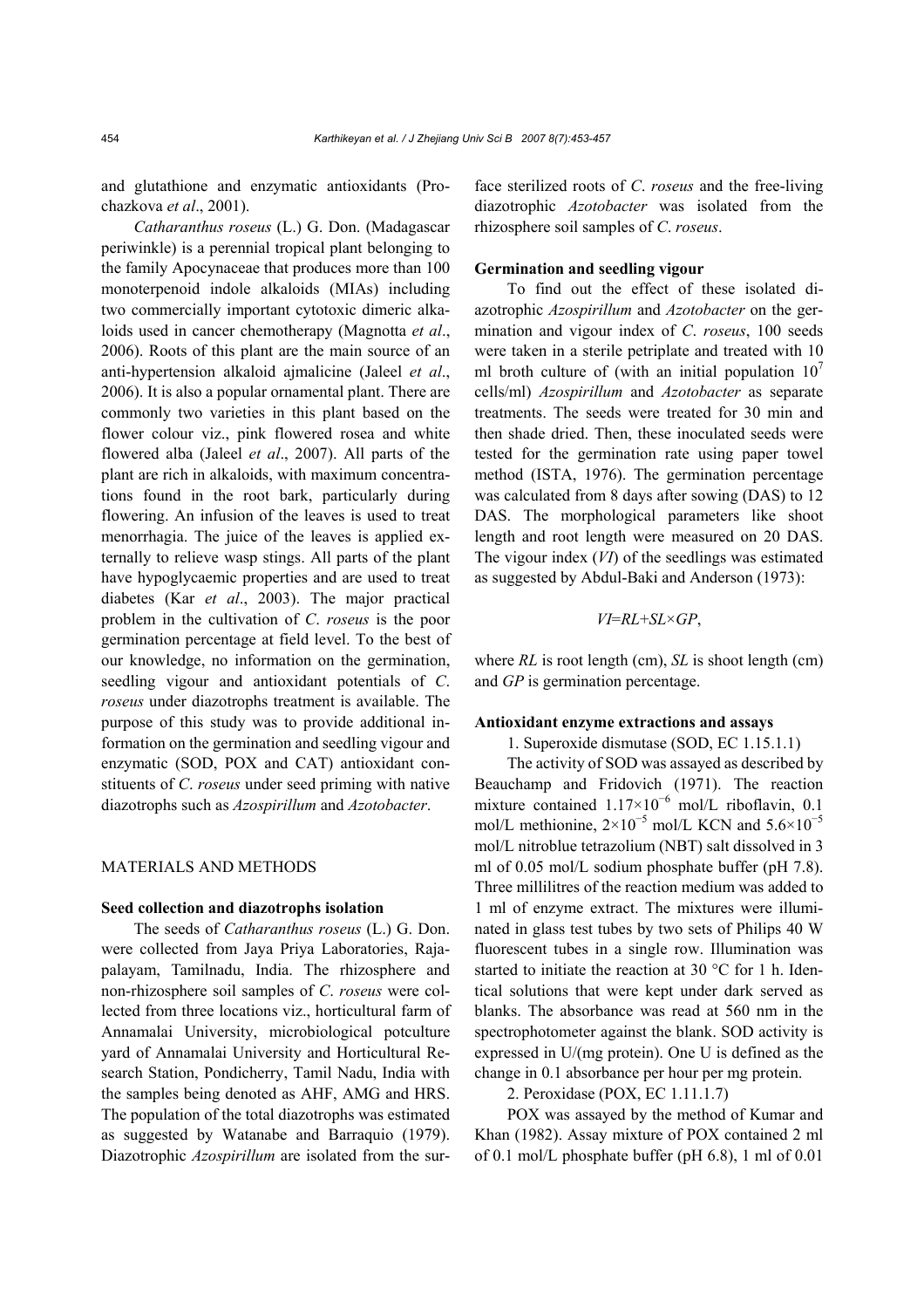mol/L pyrogallol, 1 ml of 0.005 mol/L  $H_2O_2$  and 0.5 ml of enzyme extract. The solution was incubated for 5 min at 25 °C after which the reaction was terminated by adding 1 ml of 2.5 mol/L  $H_2SO_4$ . The amount of purpurogallin formed was determined by measuring the absorbance at 420 nm against a blank prepared by adding the extract after the addition of 2.5 mol/L  $H_2SO_4$  at zero time. The activity was expressed in U/(mg protein). One U is defined as the change in the absorbance per 0.1 min per mg protein.

3. Catalase (CAT, EC 1.11.1.6)

The activity of CAT was measured according to the method of Chandlee and Scandalios (1984) with small modification. The assay mixture contained 2.6 ml of 50 mmol/L potassium phosphate buffer (pH 7.0), 0.4 ml of 15 mmol/L  $H_2O_2$  and 0.04 ml of enzyme extract. The decomposition of  $H_2O_2$  was followed by the decline in absorbance at 240 nm. The enzyme activity was expressed in U/(mg protein). One U is defined as 1 mmol/L of  $H_2O_2$  reduction per min per mg protein. The enzyme protein was estimated by the method of Bradford (1976) for all the enzymes.

#### **Statistical analysis**

Statistical analysis was performed using one way analysis of variance (ANOVA) followed by Duncan's multiple range test (DMRT). The values are mean±*SD* for six samples in each group. *P* values ≤0.05 were considered as significant.

### RESULTS AND DISCUSSION

Significant differences have been observed in germination rate, root length, shoot length, dry matter production and vigour index between untreated seeds and treated seeds of *C*. *roseus*. The maximum germination percentage (70%) was recorded in *Azotobacter* treatment followed by *Azospirillum* (66%). The native isolates of *Azotobacter* and *Azospirillum* significantly increased the germination rate in *C*. *roseus* which was 70% as against 35% recorded by untreated control (Table 1). Treatments with these diazotrophs resulted in significantly higher dry matter production than control. Similar trend has been observed for the increase in vigour index of *C*. *roseus* for the *Azospirillum*  and *Azotobacter* seed treatment. There is no significant difference in the dry matter production between *Azospirillum* and *Azotobacter* treatments in *C*. *roseus*.

Significant difference in the population of total diazotroph *Azospirillum* and *Azotobacter* between rhizosphere and non-rhizosphere soils of *C*. *roseus* was found. On different location of sampling of soils exhibited difference significantly. The rhizosphere soil sample of *C*. *roseus* recorded the maximum mean population of total diazotroph  $(72.33\times10^{3} \text{ CFU/g}).$ The population of *Azotobacter* was also found to be high. It was maximum in the rhizosphere soil samples of *C*. *roseus* in all the locations such as AHF, AMG, HRS viz.,  $60 \times 10^3$ ,  $50 \times 10^3$  and  $44 \times 10^3$  CFU/g, respectively (Table 2).

**Table 1 Effect of** *Azospirillum* **and** *Azotobacter* **seed treatment on seedling parameters of** *Catharanthus roseus*

| Treatment         | Germination<br>$(\%)$ | Root length<br>(cm) | Shoot length<br>(cm) | Dry matter production<br>(mg/seedling) | Vigour index |
|-------------------|-----------------------|---------------------|----------------------|----------------------------------------|--------------|
| Untreated control | 35.0                  | 4.5                 | 2.0                  | 28.4                                   | 227.5        |
| Azospirillum      | 66.0                  | 10.6                | 6.2                  | 30.6                                   | 1108.8       |
| Azotobacter       | 70.0                  | 12.6                | 8.4                  | 32.4                                   | 1484.0       |
| $CD(P=0.05)$      | 3.6179                | 1.8090              | 1.5077               | 351.7499                               | 4.6230       |
| SD                | 1.7999                | 0.9000              | 0.7501               | 175.0000                               | 2.3000       |

*CD*: Critical difference; *SD*: Standard deviation

**Table 2 Population of total diazotrophs** *Azotobacter* **and** *Azospirillum* **sp. on the rhizosphere and non-rhizosphere samples of** *Catharanthus roseus* **at different locations** 

| Soil sample     | Total diazotroph $(\times 10^3 \text{ CFU/g})$ |         |    | <i>Azospirillum</i> ( $\times 10^3$ CFU/g) |    |    | <i>Azotobacter</i> ( $\times$ 10 <sup>3</sup> CFU/g) |       |    |             |    |       |
|-----------------|------------------------------------------------|---------|----|--------------------------------------------|----|----|------------------------------------------------------|-------|----|-------------|----|-------|
|                 | AHF                                            | AMG HRS |    | Mean AHF AMG HRS                           |    |    |                                                      | Mean  |    | AHF AMG HRS |    | Mean  |
| Rhizosphere     | 85                                             | 70      | 62 | 72.31                                      | 44 | 38 | 34                                                   | 38.66 | 60 | 50          | 44 | 51.33 |
| Non-rhizosphere | 28                                             | 20      | 18 | 22.00                                      | 12 | 10 | 10                                                   | 10.66 | 18 | 16          |    |       |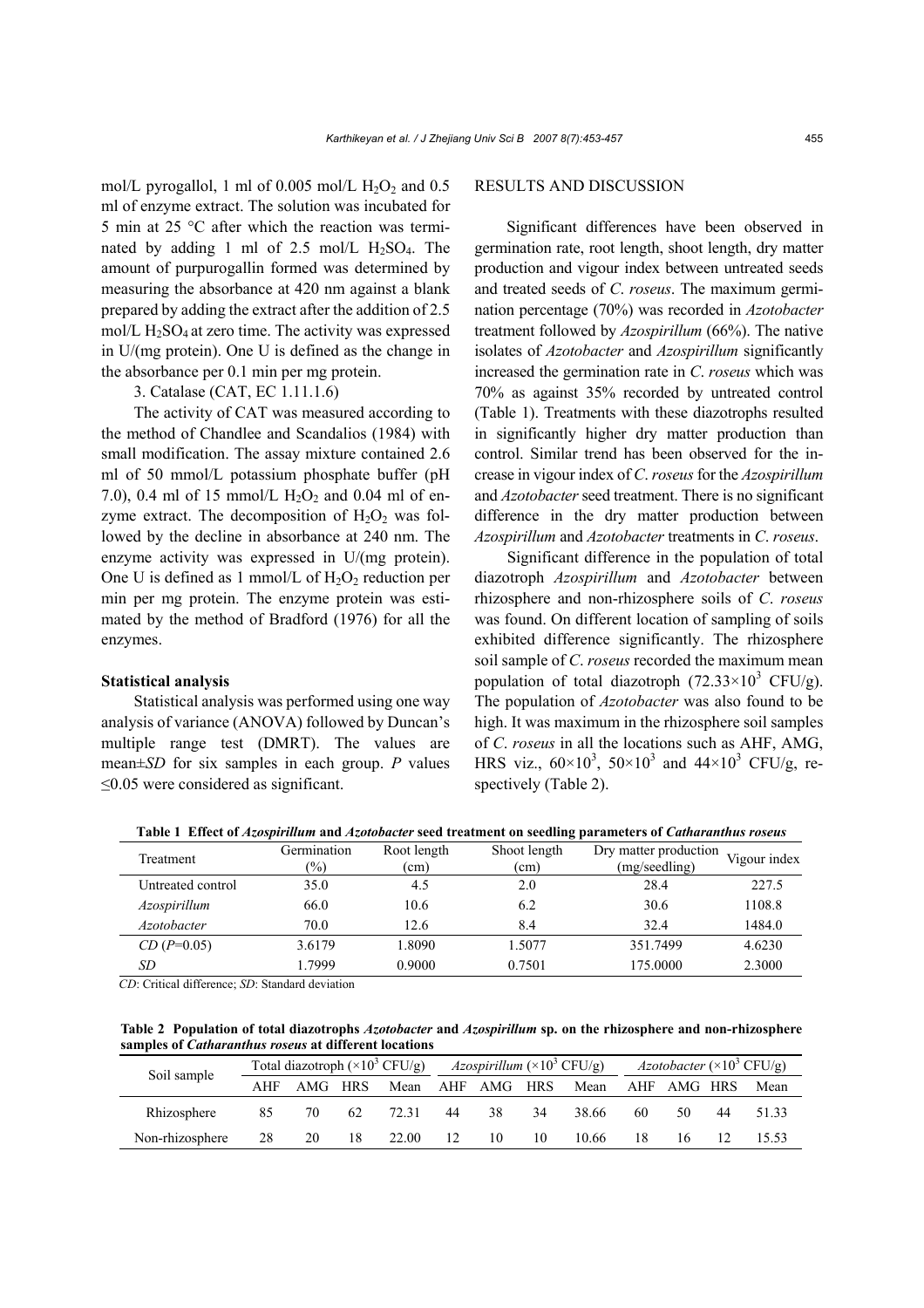The seed treatment with native isolates of *Azospirillum* and *Azotobacter* increased the germination percentage, root length, shoot length and vigour index of the *C*. *roseus*. The occurrence of *Azospirillum* and *Azotobacter* in and around the root system of cereals and the beneficial effect upon inoculation have been well established. In the present study, the increased seedling parameters in *C*. *roseus* may be due to the production of growth hormones (auxins, gibberellins and cytokinins) by the heterotrophic nitrogen-fixing bacteria. It is worth noting that earlier research determined that the increase in plant growth observed on inoculation with *Azotobacter* was not caused by nitrogen fixation, but by bacterial production of plant hormones (Brown and Burlingham, 1968).

In the present study, isolates of *Azospirillum* and *Azotobacter* were tested for their effect on seedling parameters of *C*. *roseus* and the results clearly indicated that the native isolates significantly improved the seed germination and related seedling parameters. This confirmated earlier report by Govindarajan and Kavitha (2001) that the *Azospirillum* was isolated to the paddy seedlings under axenic conditions. There was another report by Lakshmanan *et al*.(2005) which confirmed that the medicinal plant such as Senna and Ashwagandha significantly increased germination percentage, root length, shoot length and dry weight of seedlings and more importantly the homologous isolates of *Azotobacter* and *Azospirillum* had a significant effect with host.

There was a significant increase in SOD, POX and CAT activities under *Azotobacter* and *Azospirillum* treatments (Fig.1). SOD activity directly modulates the amount of ROS. It catalyses the dismutation of superoxide anion radical  $(O_2^- \cdot)$  with great efficiency, resulting in the production of  $H_2O_2$  and  $O_2$ (Lin and Kao, 2000). In our study, an increased level in SOD activity was found. According to Prochazkova *et al*.(2001), many stress situations caused an increase in the total antioxidant activity. The SOD activity showed an increase and in some, a reduction under abiotic stresses (Muthukumarasamy *et al*., 2000; Sairam *et al*., 2002). The changes in SOD activity under *Azotobacter* and *Azospirillum* treatments can be also a consequence of an altered synthesis and accumulation of less active enzymes and/or of a higher turnover of SODs (Chaparzadeh *et al*., 2004).



**Fig.1 Effect of native diazotrophs on SOD (a), POX (b) and CAT (c) activities of** *Catharanthus roseus*  Values are given as mean±*SD* of six experiments in each group. Bar values which are not sharing a common superscript (a, b, c) differ significantly at *P*≤0.05 (DMRT)

Variations are recorded in antioxidant enzyme activities under various stresses and treatments of pea (Hernandez and Almansa, 2002) and wheat (Sairam *et al*., 2002). Muthukumarasamy *et al*.(2000) showed that a reduction in POX activity in radish. We observed an increase in CAT activity in *C*. *roseus* seedlings subjected to *Azotobacter* and *Azospirillum* treatments. This result coincides with the observation in rice leaves under NaCl treatments (Lin and Kao, 2000). The changes in CAT may vary according to the

Control *Azospirillum Azotobacter*